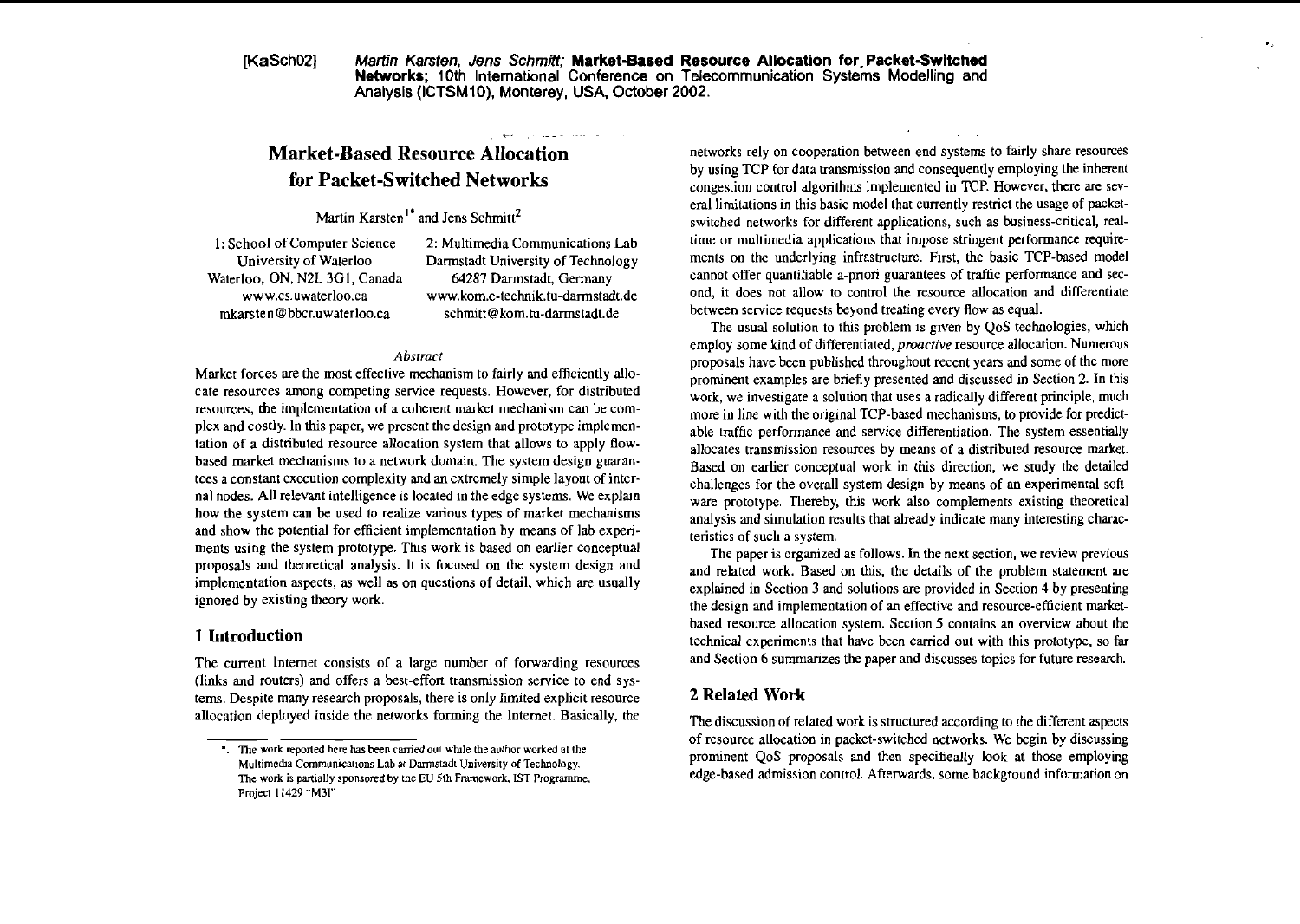distributed resource markets is given before tbe specific topic of pricing and charging for network services is discussed.

### 2.1 OoS Proposals for the Internet

The last fifteen years have seen a tremendous amount of research on how to provide network OoS for large-scale internetworks as the Internet (see [1] for a recent overview). In panicular. this research also manifested itself in standardization efforts, particularly within the IETF (Internet Engineering Task Force). The first comprehensive architecture being proposed was the socalled lntServ (Integrated Services) architecture **[Z].** IntServ is built on a rather traditional style of proactively reserving resources pcr session, thus basing upon the call paradigm known from connection-oriented telecommunication networks. As a signalling protocol, the Resource reSerVation Protocol (RSVP) **[3]** was pmposed to allocate resources according to the LntServ service model 14. **51** on a per-flow and per-hop basis, in its first version. Due to doubts about the scalability of the IntServ architecture kcause of the perflow operation, another architecture called DiffServ (Differentiated Services) was pul forward *[6].* DiffServ explicitly excluded per-flow treatment within the core of DiffServ domains, but operates on a small number of behaviour aggregates by giving them differentiated forwarding behaviour in interior network nodes and controls entrance to DiffServ domains by appropriately conditioning traffic at its ingress. While the scalability characteristics of DiffServ are certainly better than for classical IntServ, it needs to be mentioned that the power of a DiffServ domain to give strict QoS guarantees heavily depends on complex strategies to overprovision the network correctly 171.

Both IntServ and DiffServ have seen numerous enhancements from their basic architecture to alleviate some of iheir respective problems (see again  $[1]$  for a very up to date overview). However, both of them can be considered proactive approaches where the current network state is not taken into account, at least on small (say mund-trip time) timescales. However, as is discussed and to some degree shown practically in this paper integrating feedback and interpreting it as economic signal may be a more efficient, yet working alternative. In particular, the open issues with respect to integrating charging mechanisms into technical proposals like IntServ and DifiServ could also be circumvented.

### 2.2 Edge-based Admission Conlrol

Our architectural choice is for edge-based admission control, that is, we assume independent domains providing QoS for elastic and in panicular inelastic traffic flows by using admission control gateways located at the edges of these domains. We are not the first to follow this technical architectural paradigm, yet the different proposals (including ours) differ very much in their details and in the way they are analysed, whether being based on theoretical, experimental or just conceptual considerations.

In [8]. Kelly et al. describe a system similar in concept to what they propose in [9]. The difference between these two is that in 181 an admission control gateway does the probing for the end systems whereas in [9] this functionality is distributed to the end systems. The authors regard the latter step as a refinement, however, these two pmposals could also be viewed as independent evolution paths. The analysis of the system of admission control gateways in [8] is based on modelling and simulation and therefore abstracts from many real-world issues. While it is not the only goal and would from our perspective be a restricted view, our work could also be seen as an experimental validation of the theoretical insight from [8]. From a technical point of view, our system is simpler, because it does not require explicit probing.

**A** DiffServ framework for edge-based admission control is described in [10]. It allows for traditional as well as measurement-based admission control. The measurement-based pan is based on packet marking **at** core muters. In contrast to our work, the feedback is generated per-flow while in our case it is aggregated per path. Furthermore, the proposed marking schemes are not evaluated, neither thcoretically nor experimentally, in their interplay with admission control schemes, owing to the purely conceptual nature of [10].

In [11], Knightly et al. present an egress-based admission control architecture based on monitonng traffic characteristics per path at egress nodes. These measurements are based one-way per-packet delay measurements. which is all but trivial. Such measurements then allow to make an admission control decision based on the concept of statistical trafiic envelopes. The core network is viewed as a black box and in contrast to out work gives no feedback on the current network load. Yet, with minimal load feedback as provided in our system proposal, the admission control procedure can be made much more simple and robust.

All related proposals presented here are similar to our work. in that they carry out admission control at system edges. Nevertheless, as discussed,

 $\mathbf{F}=\mathbf{g}$  .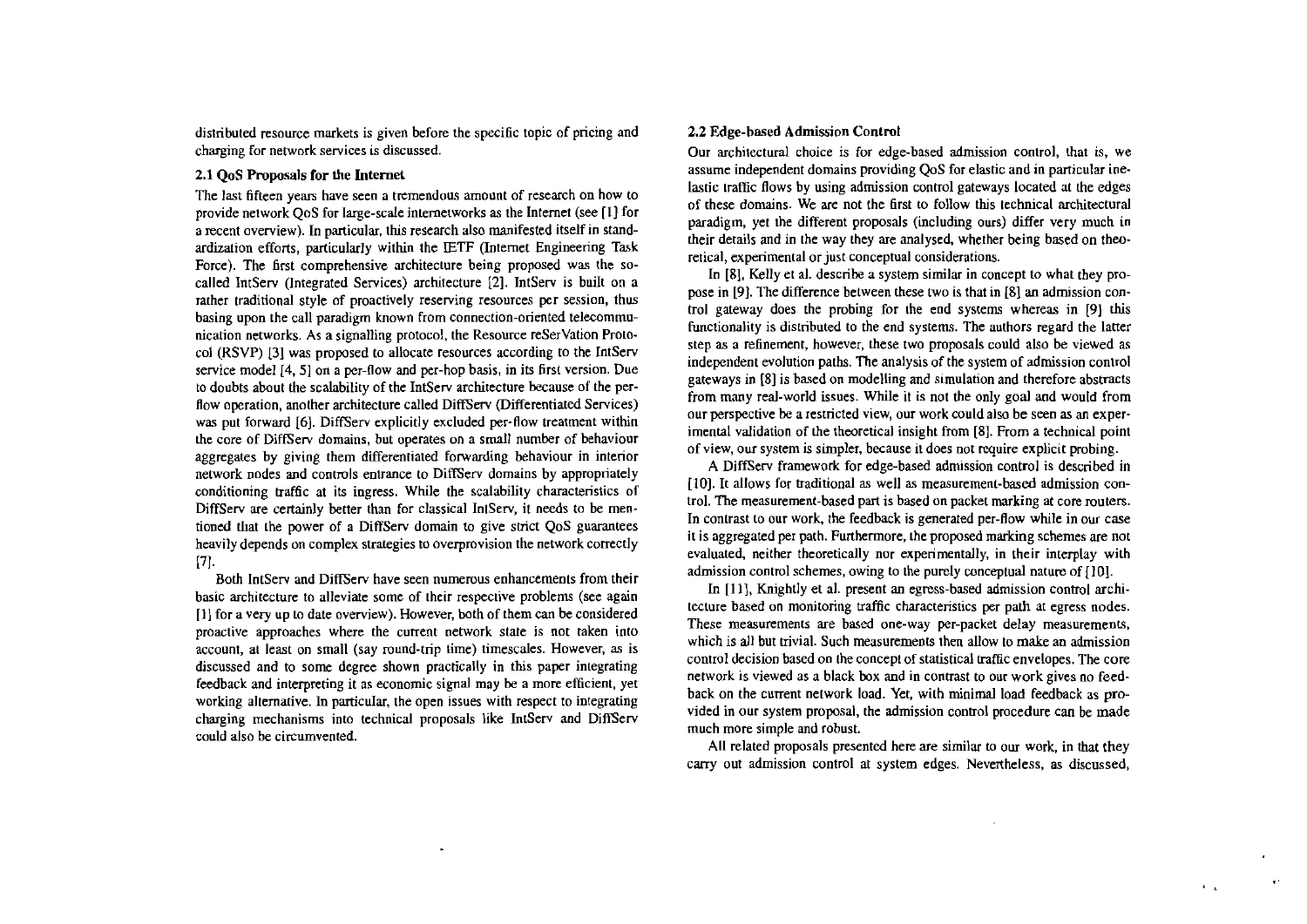there are a number of differences in the design details. Only the proposal(s) in [8,91 consider the network domain as a disttibuted resowce market and none of the proposals combines technical admission control with appropriate dynamic pricing.

# 2.3 Distributed Resource Markets

للمستحدث

In a seminal paper, [12] brought the economic elegance for congested resources to the attention of the network research community, in their socalled "Smart Market" approach. However, being a centralized solution to the inherently distributed problem of allocating resources to users in the Internet. it could only be viewed as a conceptual proposal to show the theoretically achievahle benefits of such a scheme if it could be implemented in the Internet. In particular, the NP-hard nature of multi-dimensional and comhinatorial auctions [I31 was neglected in the original proposal. In fact. ow proposal can be viewed as a distributed approximate solution to this problem with a very low complexity.

# 2.4 **Pncing** and Charging for Network Services

Earlier work has studied the prohlem of charging for network sewices in the context of traditional, proactive network QoS systems. For example, (141 presents a system to enhance RSVP signalling for intra-domain cost allocation and inter-domain charging signalling. On the other hand. the work in [15] reports about building an auction model for signalled resource reservation and studies the transactional problems associated with multiple resources along a path. In [16], the concept of a **Cuaranreed Stream Provider**  (GSP) is introduced, which forms the basic theoretical blueprint for the system presented in this paper.

# **3 Problem Statement and Overview**

As illustrated in the previous section, existing work indicates that it is well feasible to consider a system of network forwarding resources as distributed market and achieve stable and predictable rate allocations by means of market forces. The major goal of this work is to investigate how these basic findings can be used for actual systcm design and to provide solutions for problems of detail. In this context. we focus on long-hved flows with rather stable transmission rate requirements. There are mainly two types of applications that we have in mind. On one hand, multimedia comrnunication sewices often have only limited capabilities to adapt to changing transmission performance. On the other hand, aggregated traffic, for example in a VPN environment, often has strict minimum transmission requirements, but benefits from additional transmission rate, if available. Similar to earlier proposals, the system uses binary packet marks **to** encode an aggregated load signal into the packet stream, which is then intcrpreted at system edges.

For several reasons, it seems impractical to realize a global distributed resource market across the Internet. First, this would require a global, strictly uniform understanding of the meaning and implications of packet marking algorithms. This level of algorithmic homogeneiry between networks is very unlikely in the Internet. Second, faulty end systems might corrupt the stability of the resource allocation and compromise the robustness of the system. In this case, it is very hard to handle the resulting liability questions. Third, only the receiver of a packet stream encounters marked packets while only the sender is eventually capable of adjusring the sending rate. This creates a severe trust and security problem. because either receivers must only receive packets from trusted senders, or the sender must be held responsible for the marking rate obsewed at the other end of the transmission path. For these reasons, thc system presented here operates on the scope of a network domain and provides a traditional signalling interface to clients and adjacent networks.

Any kind of proper market mechanism achieves stability by converging towards an equilihrium of supply and demand. Nevenheless, additional regulation is likely necessary to ensure system stability in times of excessive or unstable demand and to fulfil regulatory requirements for general access lo hasic services. Again, this problem can be solved by carrying out technical admission control and traffic regulation at system edges. However, the location and particular details of such components then have to be considered.

To fully utilize available resources, it might be useful to offcr load-adaptive traffic regulation. instead of always regulating incoming traffic according to a fixed sending rate. Nevertheless, the resulting excess traffic must not prohibit resource allocation to new flows. Any kind of reactive resource allocation system can only observe the load that is caused by actual traffic. If senders do not fully utilize their rate allocation, there is a potential for overbooking, since unused but already allocated rate is not accounted for when accepting new requests.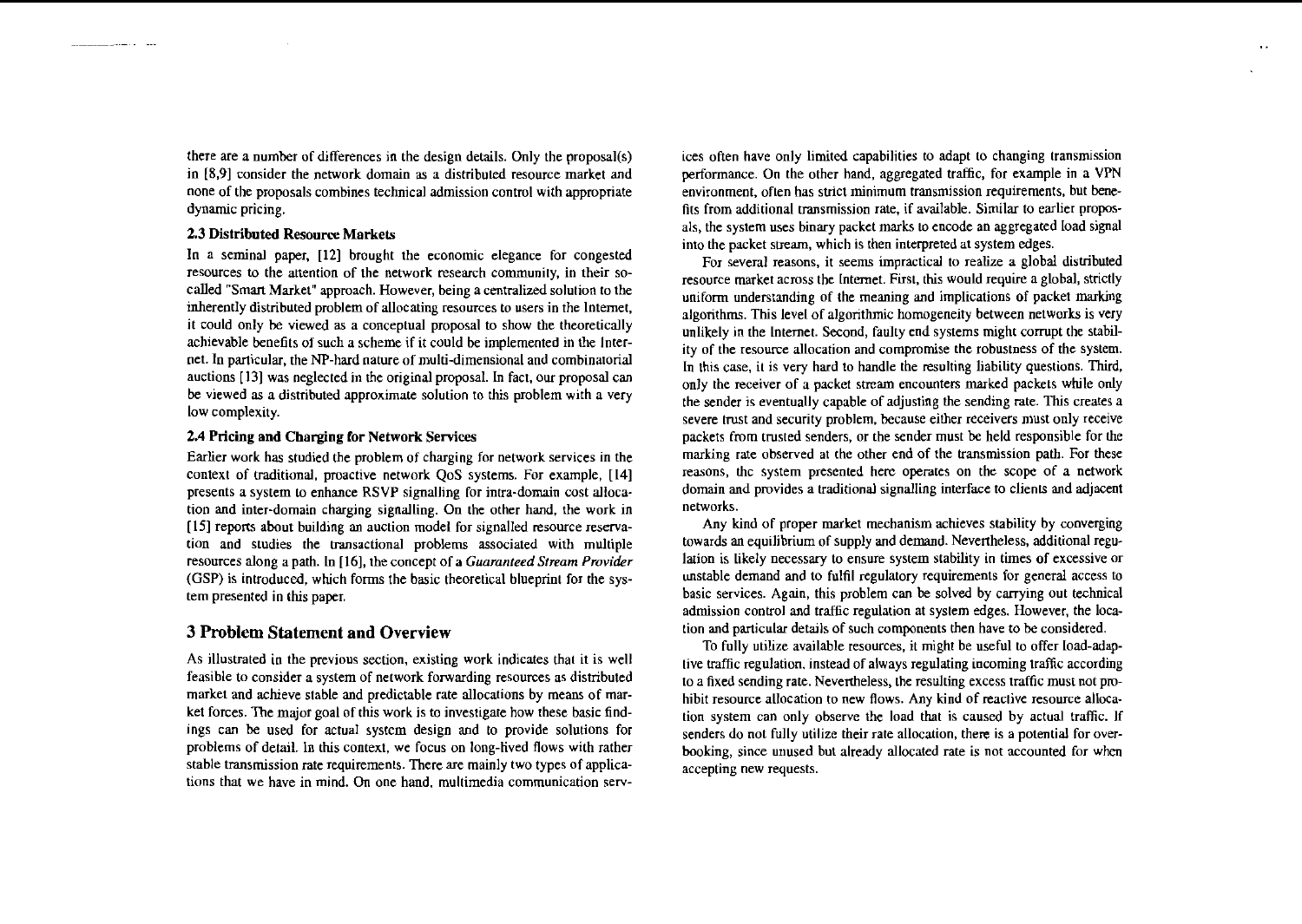**A** signalling protocol is needed to communicate with chents of the system, as well as between edge gateways. It is highly beneficial to align signalling procedures to existing signalling protocols to simplify inter-operation with end-to-end signalling and to enable the reuse of available technology.

Finally, there are subtle problems associated with setting an appropriate price. Assuming a fixed charge per marked packet inlroduces two practical problems. Fist, when each marked packet is associated with a fixed price, the total price for any given transmission rate is finite, because fonvarding capacity is finite. If the price elasticity of users exceeds this finite price, the network faces uncontrolled and excessive demand. Second, depending on the details of the packet marking scheme in place. it is not always clear whether the overall marking probability reflects the packet length and whether that is desirable (which in tum depends on the routers' processing cost compared to the links' bandwidth cost). In any case, a fixed price per mark might Open the possibility for arbitrage by choosing appropriate packet lengths.

# **4 System Design and Implementation**

Many aspects of the implementation design. for example the choice of the basic signalling protocol, are not govemed hy fundamental requirements, but rather chosen according to their practicality for implementation, experimental investigation. and later deployment. The system requires two bits in the **iP**  packet header, such as the ECN bits [17]. The terminology of ECN is adopted for the presentation and the prototype actually uses these two bits. However, the abstract system design is of course not bound to using these specific bits. For example, it could as well be implemented using two other bits from the available space of DiffServ code points [18].

# 41 Overview

The system is domain-oriented with **load control gateways** at the edge of the network reacting to signalling requests and carrying out admission control. traffic regulation and path load estimation. **Intenial nodes** only perform packet fonvarding on a first-in first-out (FiFO) hasis and mark packets depending on the current load situation. Gateways operate in the roles of both **ingress** and **egress** gateways, depending on the direction of traffic flows. An ingress and an egress node connected through a routing path in the network are termed **peers.** The price setting and distribution functions are logically decoupled from the rest of the network control system. They can be implemented as separate components or collocated with load-control gateways. A price distribution protocol and a price setting framework have been specified and implemented [19], but are not discussed here in detail. Figure 1 presents the different roles of system components along the transmission path. Note that the admission control decision can be carried out at either the ingress or the egress gateways. In both cases it is necessary to exchange signalling information between the egress and ingress gateway.

Ingress gateways control traffic on a per-flow basis through (modified) token hucket regulators and egress gateways collect load information On a per-peer basis by inspecting the packets aniving from the network. NO specific precautions are taken to control the delay of packet transmissions other than the overall goal of keeping the queue lengths as short **as** possible. It is well possible to combine this system with specific scheduling regimes, though. In general, there are multiple Scenarios to employ this system. First, the admission control part of the system can be separaiely applied to a dedicated service class. for example in the framework of DiffServ. Altematively. the full system might be used to manage resources of acommon traffic class and to offer distinguished services to certain traffic flows, using only admission control or a combination of admission and flow control. Further, the system also can be employed in a multi-path muting scenario hy considering the endpoints of each routing path as vinual peers.



#### Figure 1: System Overview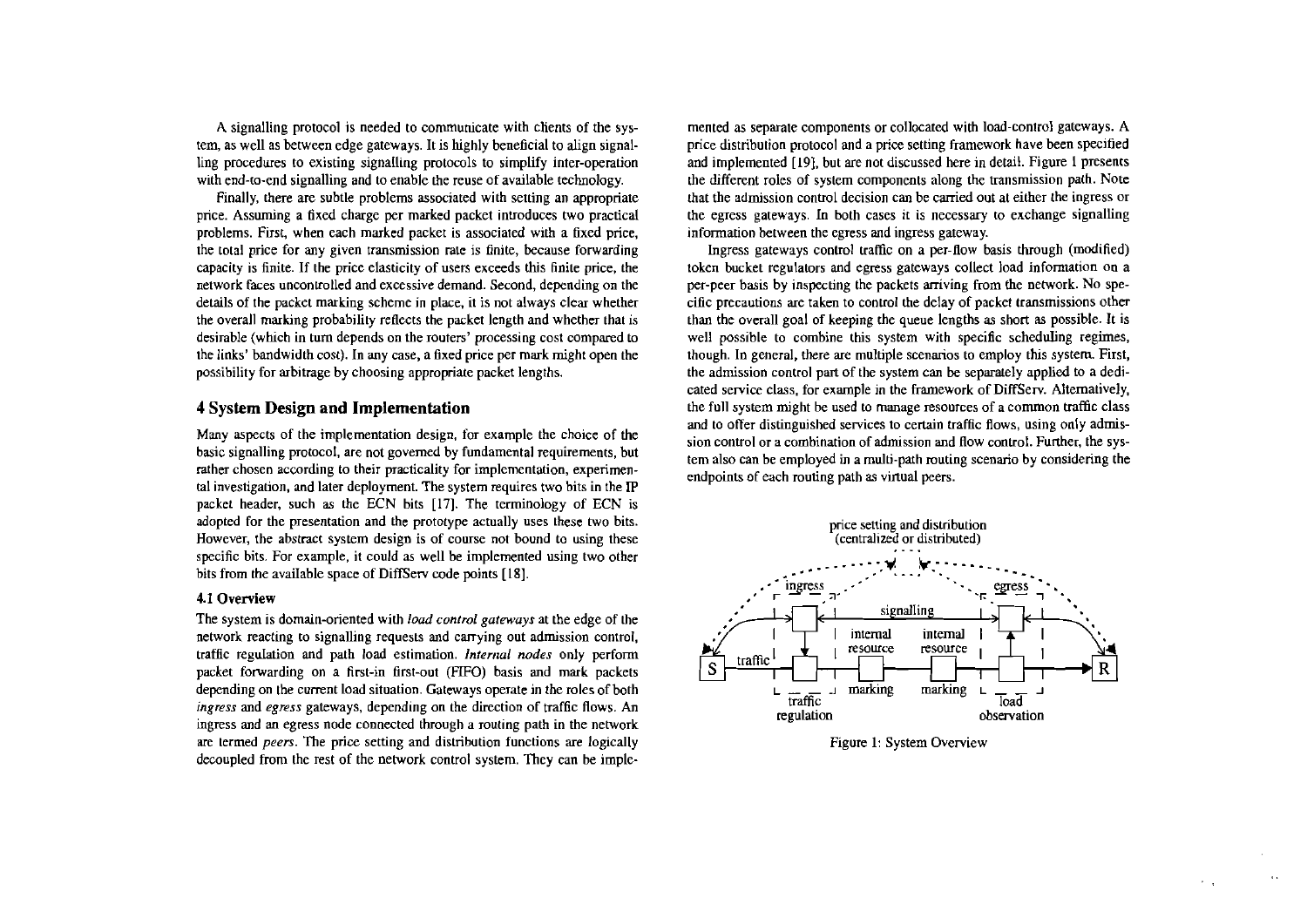and the most

We distinguish between two basic types of marking algorithms aecording to transmission path, c the total booked transmission rate and  $\mu$  the different load signal that is encoded in the packet stream. A threshold, and u the different load signal that is encoded in the packet stream. A thresholdbased marking (TBM) algorithm marks all packets when the fowarding rate at a resource exceeds a certain threshold. Otherwise, no packets are marked. For edge systems, the packet stream carries a binary signal, which is set to one when any resource along the path is loaded beyond its local threshold. Note that on the flow time-scale that is being considered for this work, marking algorithms such as AVQ [20] and VQ [8] essentially operate like threshold-based marking. This has been expenmentally verified in [21]. The other typc of algorithm is load-based marking (LBM) [221, which marks packets with a probability that depends on the relative fowarding load. Since only a continuous marking signal provides enough information to derive load-based prices. the system uses linear LBM for this purpose.

Depending on the overall scenario. packet marking may need to be combined with a differentiated dropping algorithm to discriminäe between packets from registered and unregistered flows. This is described and investigated in [21], but not described here in further detail.

meding packets which have the EC1 of set are classified to determine the<br>sending peer (ingress). Then, per-peer statistics containing the number of<br>packets, marks, bytes and the measurement duration is available. Some poscontrol procedure to estimate the relative load along a transmission path as the fraction of marked packets from total packets received during a recent time period. A new request can be admitted, if this fraction does not exceed a certain threshold **A.** The nature of the system being reactive requires that a safety margin must be accounted for by this admission test, because there is a feedback delay between the actual load situation in the network and the installation of a new request, and vice versa.

Further, there exists a potential problem of unnoticed overbooking. If sources send less traffic than initially negotiated, the observed path load does not account for the unused but booked capacity, which might lead to excessive overbooking. It might be beneficial to allow a controlled amount of overbooking, therefore the admission test includes a parameter to configure the

**4.2 Packet Marking**<br>We distinguish between two basic types of marking algorithms aecording to **transmission path, c** the total booked transmission rate and u the actual used

$$
\hat{l} = l \times \left(1 + \beta \left(\frac{c}{u} - 1\right)\right) \tag{1}
$$

with  $\beta \in [0,1]$  determining the relative influence of booked but unused capacity. A small value for  $\beta$  denotes an optimistic system configuration in which the potential overbooking is largely ignored and a large value for  $\beta$ denotes a conservative setting. Note that this calculation implicitly assumes that the overbooking situation at multiple gateways is roughly similar. otherwise a more complicated mechanism is needed. The actual value of  $\beta$ depends on the behaviour of trafiic sources and can probably only be determined by long-term observations of an operational system. Such observations could then allow to devise a much more sophisticated and statistically tractable estimator than (I).

# **4.4Pricing and Charging**

When employing load observations and admission control per path of the network, a dedicated time-based price can be calculated from the aggregated **4.3 Admission Control**<br>The egress gateway observes the relevant information for load estimation.<br>Ineoming packets which have the ECT bit set are classified to determine the<br>Intervalse and the previous section, the number y little information. As present<br>we little information. As presenteds, marks, bytes and the metaple<br>e pricing scliemes are presentice charging.<br>*I Static Mark-based Pricing*<br>en setting a fixed price per m<br>sion rate can be

#### 4.4.1 Staric Mark-based Pricing

When setting a fixed price per mark  $\alpha$ , the load-dependent price per transmission rate can be calculated as

$$
P(r) = \frac{\alpha \times m \times r}{l \times t} \tag{2}
$$

with *r* being the transmission rate, *I* being the average packet length, and *m* being the number of marks during the last measurement period  $t$ . This however requires the notion of an average packet length, whch is not always obvious and further, because of the fixed price per mark, might not be sufficient to always protect the network from excessive demand.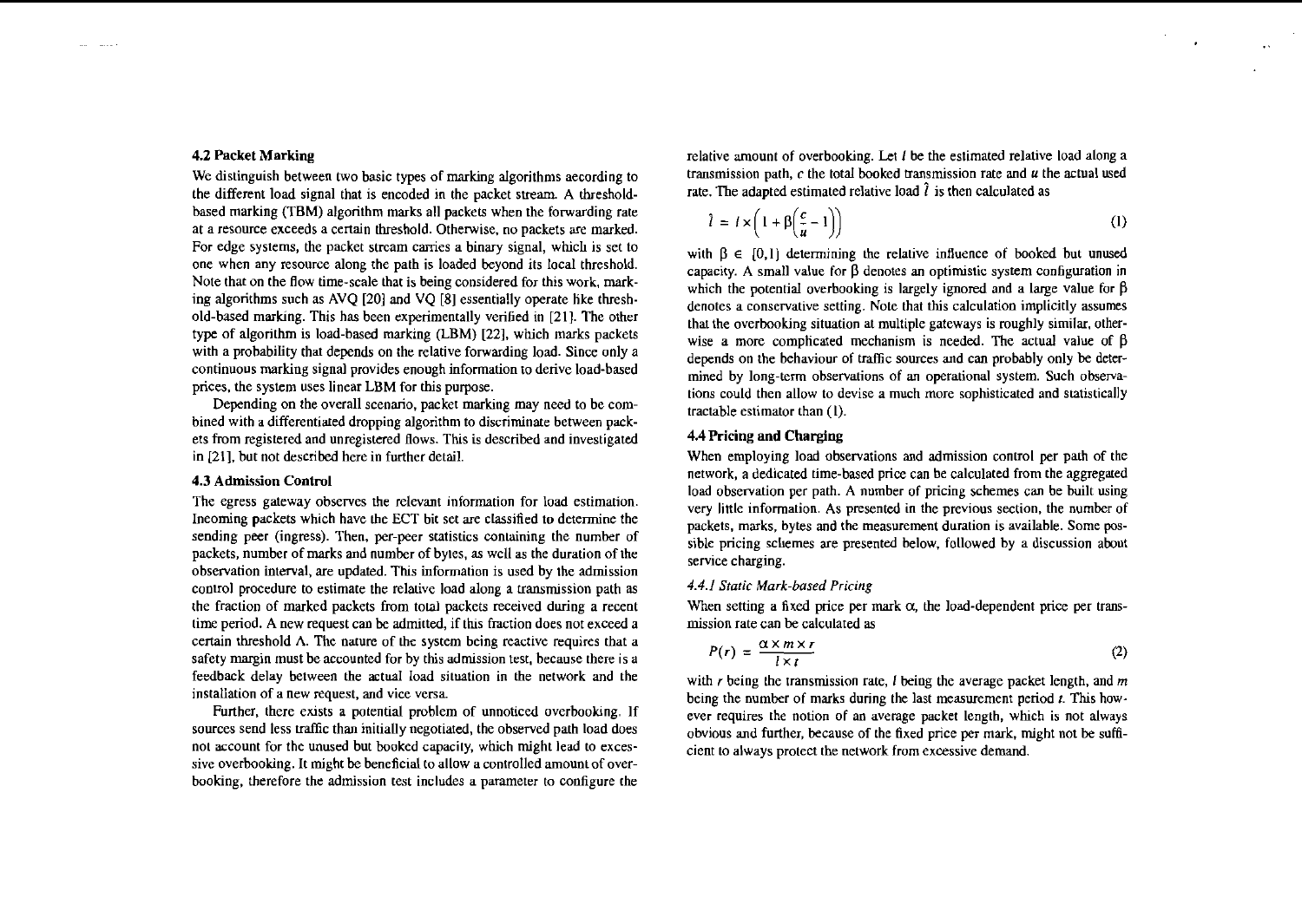#### 4.4.2 Dynamic Mark-based Pricing

To handle increasing demand in **(2),** the price per mark can be adjusted iteratively by increasing it whenever the demand reaches a critical threshold. Alternatively, a load-based price per mark  $\alpha'$  can be calculated as

$$
\alpha' = \frac{\alpha \times p}{p - m} \text{ for } p > m
$$
 (3)

with *m* and  $\alpha$  as above, and *p* being the number of packets during the last measurement period. Thereby, in theory the price **per** mark continuously goes to infinity with increasing network load, while in reality it is discrete because of the discrete number of packets  $p$  and number of marks  $m$ . In reality, it is also bounded by the fixed transmission capacity of the network. Of course, if all packets would be marked, that is, if  $p = m$ , (3) cannot be used any more. However, this situation is effectively avoided by the technical admission control described in Section 4.3.

# 4.4.3 Raie-based Pricing

It is also possible to set the price corresponding to both the packet rate  $r_n$  and the byte rate  $r<sub>b</sub>$  of a request. The pricing function then looks like

$$
P(r_p, r_b) = \frac{\gamma' \times r_b \times m}{b} + \frac{\alpha' \times r_p \times m}{p}
$$
 (4)

with *m*, *p* and  $\alpha'$  as above,  $\gamma'$  being analogous to  $\alpha'$ , and *b* being the number of bytes during the last measurement period. Since this price has components for the packet rate and the byte rate of service requests, it can effectively prohibit the potential arbitrage discussed in Section3. Also. since the pricing funcüon goes to infinity wben the network load increases towards a critical value, it can **be** used to protect the network from overload, except if a faulty client ignores the price.

Since the other two pricing functions can be realized by counting packets respectively marks, they can be implemented without load control gateways. The price function (4), however, also takes into account the transmission rate in bytes per time unit. This information is available at egress gateways without extra execution cost.

#### 4.4.4 Service Charging

The most recent price information is distributed via the separate price distribution protocol (191. The system is built on the assumption that an arriving service request indicates the client's consent with the recently published price. A service auction can be implemented, for example by starting with a very high price and reducing it over time. The higher each client's perceived value from complcting the service, the earlier it accepts the published price. However, separate price and service request channels introduce a problem. Since the price distribution protocol can hardly be made fully reliable, it would **be** necessary to associate an incoming service request with the most recent price by means of the request signalling protocol. This problem is postponed to future work.

### 4.5 Adaptive **Traffic** Regulation

One of the system's goals is to offer a load-adaptive service to clients, that is, clients can request a basic service rate, but might be allowed to exceed this rate. if network capacity is available. A modified version of the token bucket algorithm is used to control the amount of traffic entering the network. A standard token bucket regulator (TBR) is characterized by depth  $d$  and rate  $r$ and the amount of available tokens **r** is calculated for each packet transmission as

$$
t_{new} = \min(t_{old} + \tau \times r, d)
$$

with  $\tau$  being the time interval between the current and the previous packet. To offer a load-adaptive service, similar to other proposals. we propose an Adap live Token Buckel Regulation (ATBR) algorithm which additionally includes a scaling factor **s.** The amount of tokens is then calculated as **r** *r* designate the metron detects the current and the previous packet. To <br> *r* a load-adaptive service, similar to other proposals, we propose an *Adap-*<br> *Token Bucket Regulation* (ATBR) algorithm which additionall

$$
t_{new} = \min(t_{old} + \tau \times r \times s, d) \text{ with } s = \frac{\Lambda - \varepsilon}{l}
$$
 (5)

for admission control threshold  $\Lambda$ , path load *I*, and a small  $\epsilon > 0$ .

The scaling factor  $s$  is determined by the estimated load along the path and allows to temporatily exceed a request's basic rate allocation when the network is lightly loaded. It is however necessary to avoid the system to be fully loaded with excess traffic from scaled token buckets, because load control gateways cannot distinguish between regular traffic load and such excess load. If scaling of ATBRs were not limited, the excess traffic could increase the network load above the admission control threshold. Incoming requests would then **be** rejected, although resources are still available in principle. In order to maintain priority of incoming service requests, the admission control threshold **A** minus a small safety margin **E** is divided through the current relative load estimation 1 and **used** as scaling factor for the token buckets.

 $\mathbf{r}$  ,  $\mathbf{r}$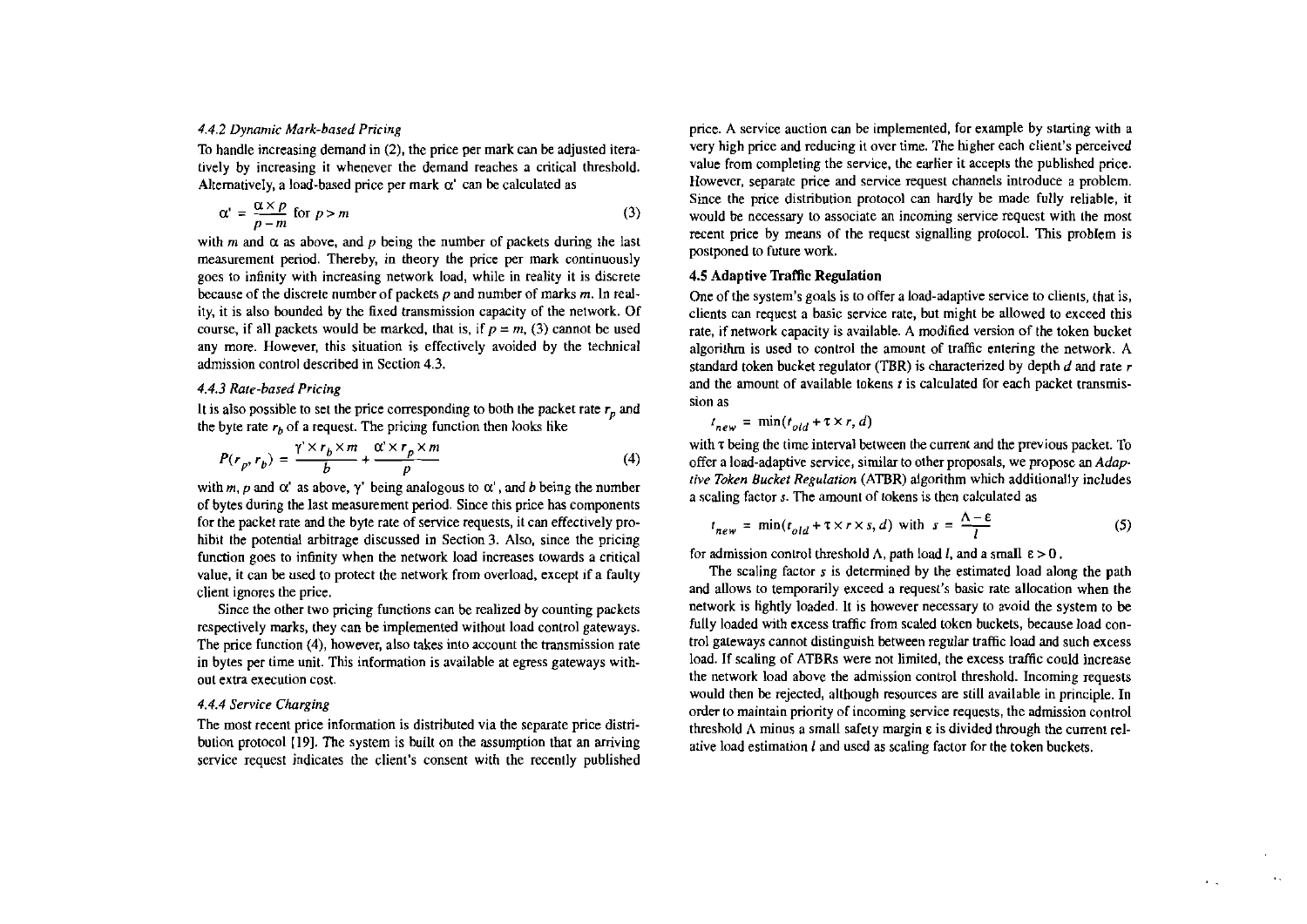To explain the basic rationale for the adaptation of the scaling factor **s,**  consider the operation of the linear LBM algorithm at internal nodes. Assuming that the sum of basic rate allocations is less tban a certain fraction of the capacity (expressed through the admission control threshold), then at the same time, this is true for the sum of ail scaled rate allocations, as well. In other words. the maximum amount of marks that a flow is responsible for, is implicitly bounded by the initial service request, which conforms to the goals of the pricing schemes presented in Section 4.4. Faimess between multiple flows is obviously given, because each flow's service rate allocation is proportional to its requested rate.

The scaling factor **s** is never set below I, such thai any flow can always exploit its negotiated rate. Therefore, it is not necessary to use the adapted estimated load from (I) for adaptive traffic regulation, because booked traffic automatically displaces excess traffic by increasing the relative path load.

# 4.6 **Signaiiing**

RSVP [23] is an IETF QoS signalling protocol that is well-suited to incorporate appropriate extensions to implement the control path of the system for admission control and market-based resource allocation. RSVP is a receiverinitiated setup protocol for simplex flows and each RSVP instance on a router administers the respective ourgoing link in the direction of the flow. In the context of this market-based resource allocation system, the egress gateway thus reports load infomation towards the ingress and the ingress carries out admission control. A new message object is used to transport load information from egress to ingress gateways, specified as:

**LOAD-REPORT** ::= **<packet Count> <mark Count> <byte Count> <time interval> <hop Count>** 

The infomation contained in this object describes the load situation along a path through the total number of packets and the number of marks received during **a** recent time intervai. The number of transmitted bytes and the length of the observation interval are reported, as well, such that the ingress gateway has precise information about the transmission rate during the observation interval. This infomation is necessary to cany out the adapted load estimation (1) and, more importantly, 10 relate the load situation to the actual usage rate for pricing function (4) introduced in Section 4.4.3. While it would be possible for the ingress gateway to measure the transmission rate locally, it would then also be necessary to associate the measured transmission rate with the correspnding load situation which is observed at the other end of the network domain. This complexity can be avoided by reporting the full information from the egress gateway, which has to inspect all incoming packets anyway. The hop count is needed to compute the estimated average load, which is not discussed here in detail.

All information included in the load report, except the hop count, is gathered from a kernel-level observation module. A LOAD\_REPORT object is included into each reservation message sent from an egress to the respective ingress gateway. If no reservation message is transmitted for a certain period of time, the egress sends periodic messages to report the current load situation to the ingress. These reports are transmitted as a dedicated message type. temed Load message and contain the egress galeway's RSVP-HOP information and the current load situation in a LOAD\_REPORT object. Periodic load reporting is a fallback mechanism for times of little signalling activity and ensures that the ingress gateways always have proper load information to adjust the setting of the adaptive traffic regulation as described in Section 4.5. Additionally, all packets canying signalling messages **are** marked with the ECT bit and are subject to load measurement and marking at internal nodes. Thus, periodic load reporting generates a small traffic stream, which allows to observe load information, even when no other traffic is present between peers. Thereby. a gateway has at least some load infomtion available at the very beginning of the next busy period. In the prototype, the RSVP daemon is extended to create and process the above protocol elements and to appropriately interact with the gateway kemel-level module, which implements the actual handling of data packets.

#### 4.7 Prototype Implementation

The signalling, admission control and load reporting functionality is implemented in the framework of the publicly available KOM RSVP implementation [24]. The data path modules are implemented in the ALTQ software framework, which is publicly available. as well 1251. The price serting and communication modules are implemented in Java. Load control gateways communicate with the price setting components through the COPS protocol 1261. End Systems run an integrated QoS manager for price and QoS signalling, which is also implemented in Java. The system has been developed and tested in a mixed configuration of FreeBSD and Linux. The extensions presented here will also be published **as** open-source software. To our knowl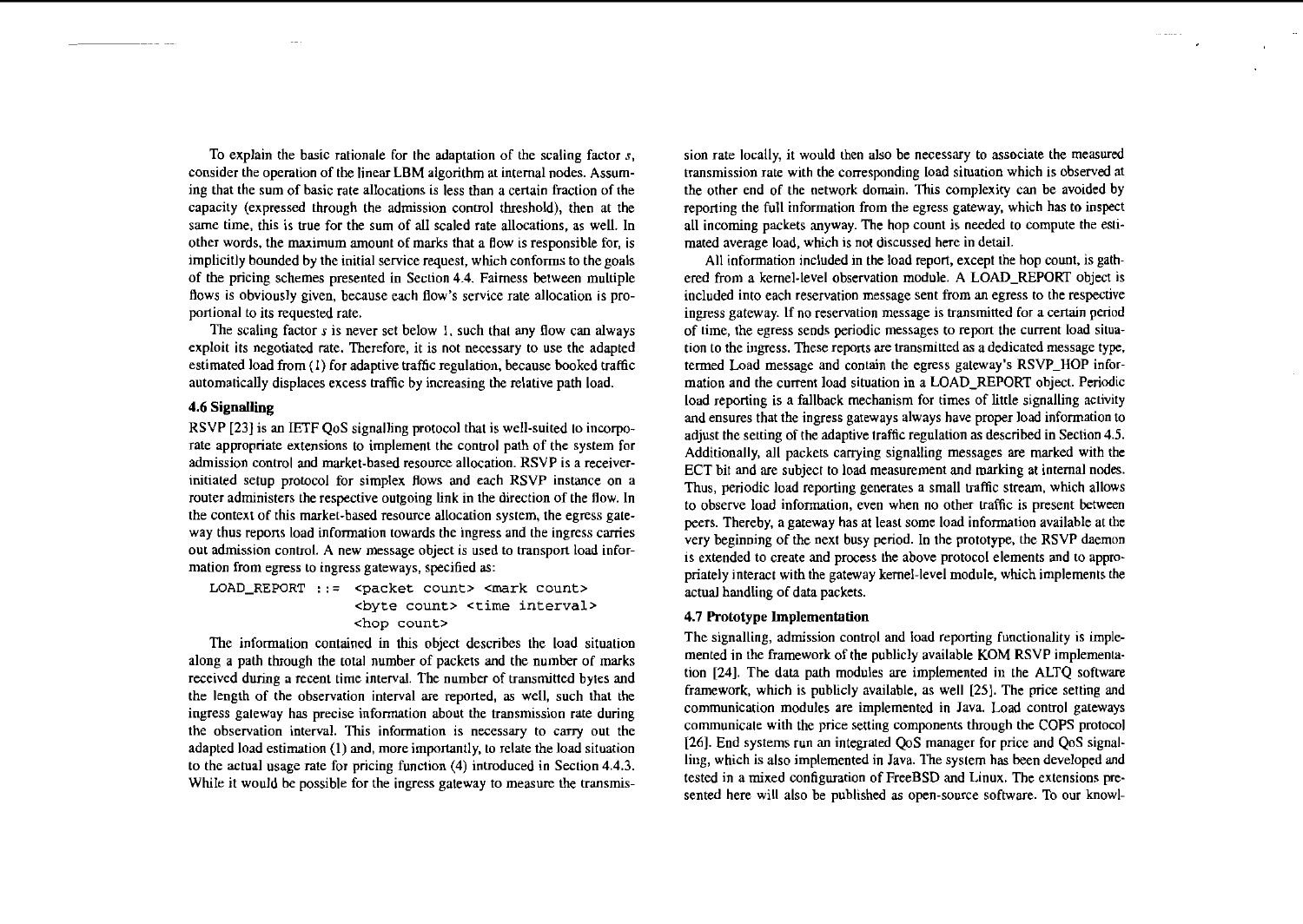edge, no such comprehensive rnarket-based resource ailocation system exists as a real system prototype.

# **5 Evaluation**

The system is evaluated in two ways. The first challenge is to assess the economic efficiency of the market mechanisms. This question can be answered only by mathematical modelling using quite strict assumptions or, more realistically, by large-scale trials taking into account the real behaviour of real clients. Therefore. we only discuss the syslem's properties with respect to offering dynamic pricing for guaranteed transmission rates. The technical challenges, however, can be assessed to a Iarge extent by lab experiments and/or simulations. This includes the reaction times of marking and edge nodes to a dynamic network load situation and the resulting convergence behaviour of the whole system, as well as a verification of the signalling procedures to communicate infonnation between the vanous entities of the system. Therefore, we present quantitative experimental results to show the feedback and convergence behaviour of the system.

#### 5.1 Concephial Evaluation

The proposed system allows for both market-based resource ailocation and technical admission control. Thereby, it is possible to efficiently allocate resources to the most demanding requests while the system is not fully loaded. If for any reason the demand suddenly increases, the perfonnance assurances of accepted flows are protected through the technical admission control function until the market mechanisms can adapt to the changing demand. For example. it might not be suitable to change the pricing stmcture of already accepted flows. Therefore, the delay betwecn an increase in demand and the effectiveness of price adaptation might Cover a significant time period.

Depending on the marking aigorithm used, the system can offer different types of faimess among competing requests. In the context of long-iived, fixed-rate flows. threshold-based marking results in faimess with regard to bottleneck resources, because those dominate the path marking rate. Loadbased marking takes into account all resources traversed by a flow, whether being the bottleneck or not. In any case, respective market mechanisms like auctions can be built based on the underlying faimess criterion.



While load-based marking can be regarded to produce a more detailed estimation of an individual flow's resource usage in relation to the system state, there is one important drawback associated with it. Whenever flows are subject to load-based marking at multiple nodes, the resulting marking rate is higher than each node's marking rate, because of the combinatoriai propcrties of the random experiment. Therefore, plain load-based marking might lead to a sub-optimal utilization of network resources. To this end, we are studying to use exponential load-based marking in combination with suitable admission control rules or a combination of load-based and threshold-based marking to overcome this restriction **[21].** 

#### 5.2 Technieal Evaluation

All experiments are camed out in the topology shown in Figure **2.** The *link*  between node 8 and 7 is the potential bottleneck link. Nodes 4-6 are load control gateways. All nodes are standard PentiumIII/450MHz PCs running FreeBSD 4.5, enhanced by network driver polling [27]. Links operate fullduplex at 10 MBit/s. The systems' clock rate is set to 1000hz and fast forwarding of IP packets is enabled. The FreeBSD network code is slightly modified to ensure that packets from cmcial network services, such as routing or address resolution, are not subject to any traffic control or policing action. We show the results of two expaiments **to** illustrate the feedback behaviour of the system.

In the first experiment, VoIP-like sessions from node  $2$  to 1 and from node 3 to 1 **are** generated with a deterministic inter-amivai time of 0.5 seconds and a duration 01 50 seconds. In total. the demand exceeds the available transmission capacity. The behaviour of the system is illustrated in Figure 3.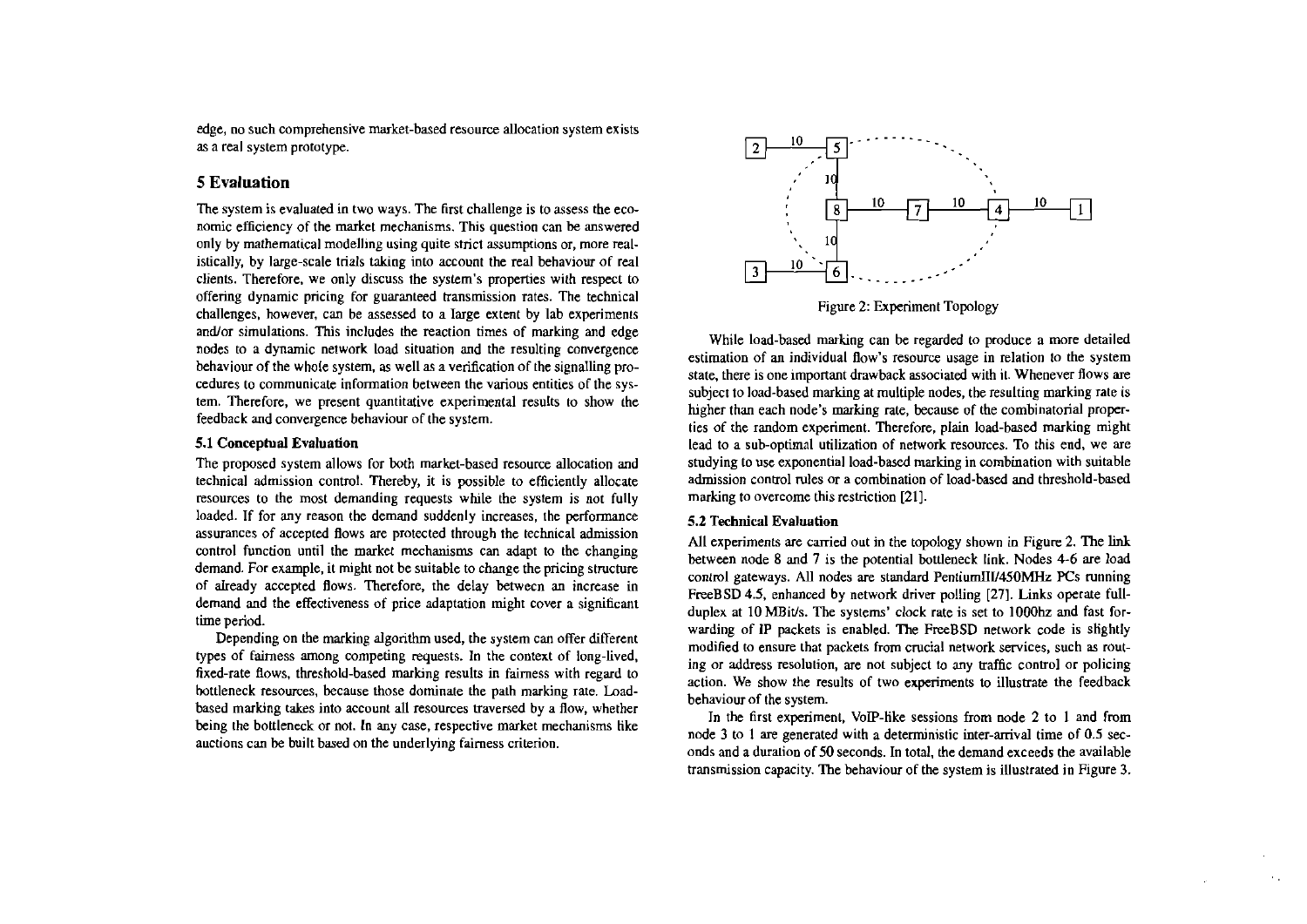

Figure 3: Admission Control

The periodicity of session acceptance is due to the session arrival process and the reactive nature of the system becomes apparent by observing this periodicity. Essentially, the slope and length of the increase and decrease segments of the accepted load curve represent the feedbaek delay in the system. The experiment clearly shows that the system is capable to effectively cany out admission eontrol and that the reaetion delay is in the order of a few seconds. It thereby also shows as a proof of concept that the proposed system **can**  indeed **be** realized. Additional technical experiments studying more aggressive and randomized demand. as well **as** the influence of background trafhc on the system. are reported in **[21].** Those results also support the conclusion that the system is capable to cany out precise admission control by reacting quickly to changes of the network load. Consequently, it can **k** expected that the inherent priee adaptation that results from an increased marking rate is propagated fast enough to enable effieient resource allocation.

To verify the operation of load-adaptive traffic regulation, another experiment has been carried out with a small number of bigger flows to study the system's behaviour. Two reserved flows and some background traffic are started with a eertain time interval in between to observe the reaction of the system to the changes in demand. Flows 1 and **2** are the reserved flows, but



Figure 4: Load-Adaptive Traffic Regulation

inject more traffic into the system than signalled. The result is depicted in Figure 4 and shows the ECT marking rate at edge nodes for both signalled flows, as well as the total throughput **as** measured **at** an intemal node. It is apparent that the system indeed correctly regulates traffic by means of ECT marking at edge nodes according to the currently observed load situation. However, the system's reactions **are** quite nervous and further experiments have shown indications for a certain impact of the averaging buffer sizes and the load report periods on this behaviour. To this end, a detailed study of load-adaptive traffic regulation remains an issue for further research, particularly with respect to its interaction with TCP-like flow control in end systems.

Many further experiments have been carried out to verify the system's operation and admission control behaviour in combination with other marking algorithms. A number of those experiments are reported in [21].

# **6 Summary and Future Work**

We presented the system design and a prototype implementation of an admission control system to efficiently allocate the fonvarding resources of a net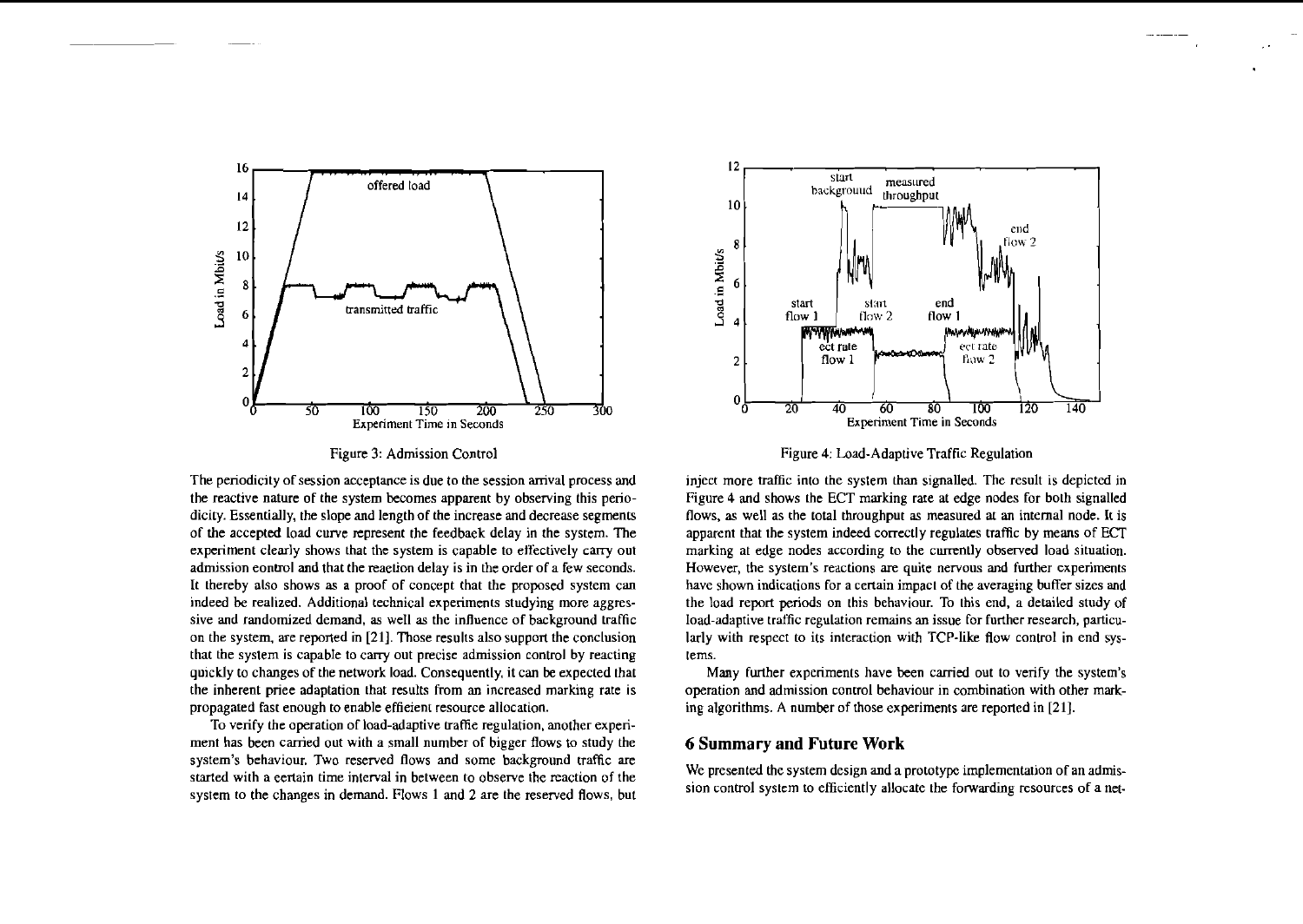work domain by means of market mechanisms. Based on earlier proposals, this work is focused on the design details of packet marking, admission control, pricing and adaptive traffic regulation. In particular, the signalling extensions to implement such a system in the context of RSVP signalling are specified and verified. The proposed system differs from previous work in tem of its design details. which **are** partially influenced by real-world requirements, such as interaction with an existing signalling protocol. To our knowledge, no such comprehensive prototype system has been built, so far. 7he overall system design and the underlying concepts are technically evaluated hy means of lah experiments. 7herehy. the validity of earlier theorelical proposals is backed up.

Clearly, future work is required to funher study the properties of marketbased reactive resource allocation. While our results can be regarded as promising indication of the real-world feasibility, additional details need to be considered and potentially require further improvements of the sysiem design. For example, the adaptive iraffic regulation part of the system can likely be improved by appropriately adjusting internal system parameters. Additionally, the interaction of traffic from end systems using flow-control, such as TCP, with both the admission control and the traffic regulation part of ihe proposed system is an important research area to investigate whether multiple types of traffic flows can accurately be supported by a single-class fomarding system or whether multiple forwarding are necessary, for example hy means of DifFServ-hased differentiated scheduling.

# **Acknowledgements**

The authors would like to acknowledge the hasic concepts and valuahle input contrihuted hy all colleagues from the M31 project team. Please see the project's weh page Fot further details at

http://www.m3i.org

# **References**

- [I] V. Firoiu, J.-Y. L. Boudec, D. Towsley. and Z:L. Zhang. Advances in lnternet Quality of Service. Technical Report DSC200149, EPFL-DI-ICA, October 2001.
- (21 R. Braden, D. Clark. and S. Shenker. lntegrated Semices in the Internet Architecture: an Overview. lnformational RFC 1633. June 1994.
- $[3]$ R. Braden. L. Zhang. S. Berson, S. Herzog, and S. Jamin. Resource Reservation Protocol (RSVP) - Version I Functional Specification. Proposed Standard RFC 2205, September 1997.
- S. Shenker, C. Partridge, and R. Guerin. Specification of Guaranteed  $[4]$ Quality oFService. Proposed Standard **RFC** 2212, September 1997.
- **F51** J. Wroclawski. Specification of the Controlled Load Network Element Service. Proposed Standard RFC 221 1, September 1997.
- S. Blake. D. ßlack, M. Carlson. E. Davies. Z. Wang, and W. Weiss. 161 RFC 2475 - An Architecture for Differentiated Services. Experimental RFC. Decemher 1998.
- A. Chamy and J. Y. L. Boudec. Delay Bounds in a Network with Ag- $\lceil 7 \rceil$ eregate Scheduling. In *Proceedings of Quality of future Internet Ser*vices Workshop (OoflS 2000). Berlin, Germany, pages 105-116. Springer LNCS, September 2000. ISBN 3.540-410767.
- R. Gibbens and F. Kelly. Distributed Connection Acceptance Control  $[8]$ for a Connectionless Network. in **Proceedings of 16th Internalional Teletrafic Congress** - **ITC 16, Edinburgh, Scotiand,** 1999.
- F. Kelly, P. Key, and S. Zachary. Distributed Admission Control. [9] **IEEE Journal on Selecred Areas in Communications,** 18(12):2617- 2628. December 2000.
- L. Westberg, M. lacobsson. G. Karagiannis, S. Oosthoek. D. Partain, V. Rexhepi, and R. Szabo. Resource Management in DiffServ Framework. Internet Draft, February 2002. Work in progress.
- [11] C. Cetinkaya and E. Knightly. Egress Admission Control. In *Proceed***ings of the 19ih Annual Joint Conference of the IEEE Compuler und**  Communications Societies (INFOCOM'2000), pages 1471-1480. IEEE, March 2000.
- J. K. MacKie-Mason and H. R. Varian. Pricing the Intemet. In **"Public Access 10 the Inrernet".** IFK School oFGovemment, Harvard University, May 1993. available from http://www.spp.umich.edu/spp/papers/ jmm/Pricing\_the\_Internet.ps.Z.
- [13] M. H. Rothkopf, A. Pekec, and R. M. Harstad. Computationally Manageable Combinational Auctions. *Management Science*, 44(8), August 1998.
- [14] M. Karsten, J. Schmitt. L. Wolf. and R. Steinmetz. An Embedded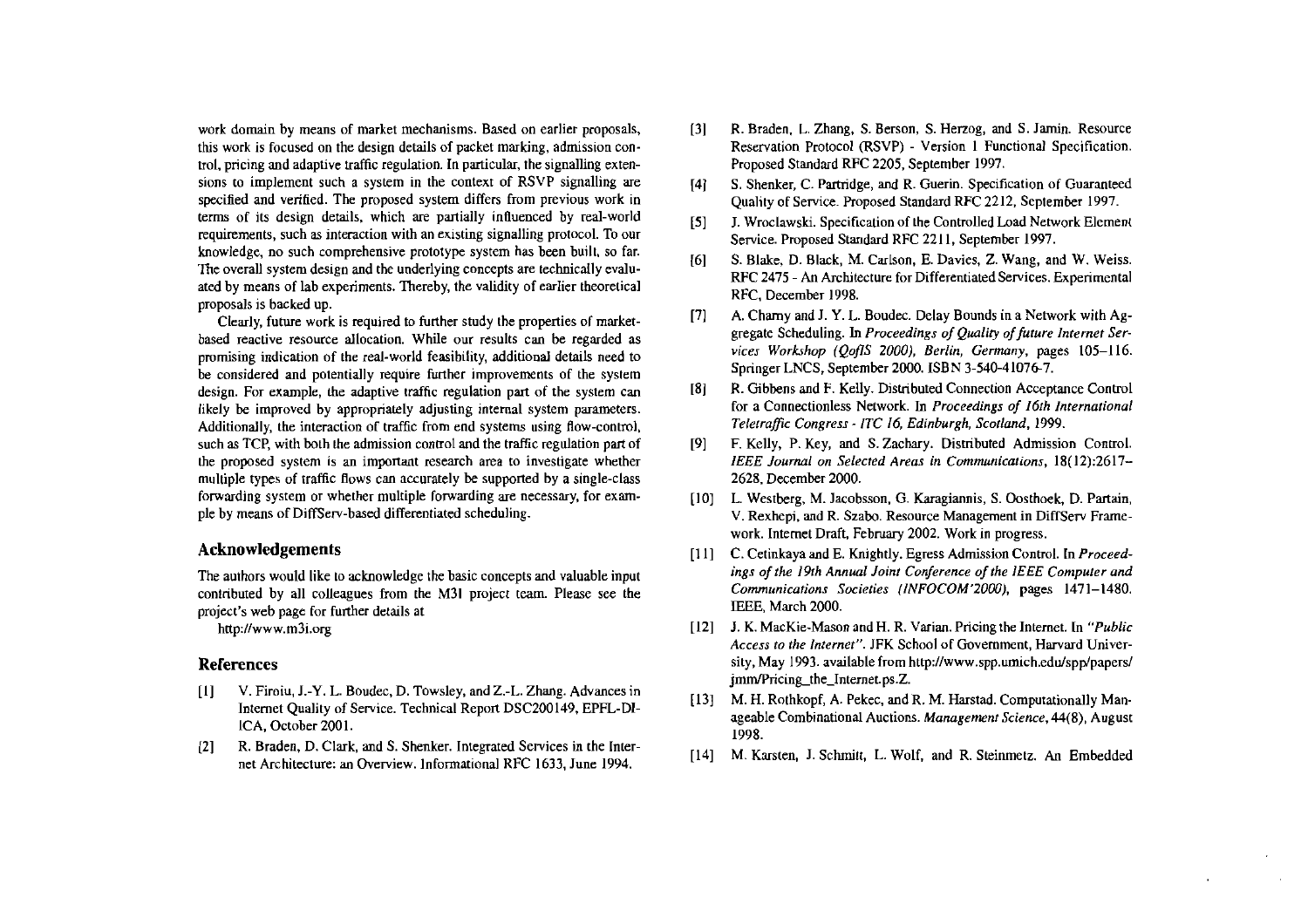Charging Approach for RSVP. In *Proceedings of the Sixth IEEE/IFIP* **International Workshop on Qualify of Service (IWQoS'98). Napa. USA,** pages 91-100. EEWIFIP, May 1998. ISBN 0-7803-4482-0.

- 1151 P. Reich), G. Fankhauser, and B. Stiller. Auction Models for Multi-Provider Internet Connections. In *Proceedings of 10. GI/ITG Fachta***gung MMB'99, Trier, Germany.** VDE-Verlag, September 1999.
- [I61 R. Andreassen, editor. **MjIDeliverable** *I*  **Requirements Specificotion**  Reference Model. EU 5th Framework, Program IST, Project 11429 (M3I), June 2000. Available from http://www.m3i.org/results/ m3idelOlv7-l.pdf.
- I171 K. Ramalrrishnan and S. Floyd. RFC 2481 A Proposal to add Explicit Congestion Notification (ECN) to P. Experimental RFC, January 1999.
- [18] K. Nichols, S. Blake, F. Baker, and D. Black. Definition of the Differentiated Services Field (DS Field) in the IPv4 and IPv6 Headers. Proposed Standard **RFC** 2474, December 1998.
- 1191 0. Heckmann, V. Darlagiannis, M. Karsten, and R. Steinmetz. A Pnce Communication Protocol for a Multi-Service Internet. In **Informatik 2001** - **Winschoji und Wissenschaji in der Nemork Economy** - **Visionen und Wirklichkeir(GI/OCG 2001).** pages 112-1 19, September 2001.
- [20] S. Kunniyur and R. Srikant. Analysis and Design of an Adaptive Virtual Queue Algorithm for Active Queue Management. **ACM Computer Communicotion Review,** 31(4):123-134. October 2001. Proceedings of SIGCOMM'2001 Conference.
- [21] M. Karsten and J. Schmitt. Admission Control based on Packet Marking and Feedback Signalling - Mcchanisms, Implementation and Experiments. Technical Report TR-KOM-2002-03. KOM, TU Darmstadt, May 2002. Available at http://www.kom.e-technik.tu**dannstadi.de/publications/abstracts/KSO2-I.htrnl.** Currently under submission.
- 1221 V. Siris, C. Courcoubetis. and G. Margetis. Service differentiation in ECN networks using weighted window-based congestion control. In Proceedings of Quality of Future Internet Services Workshop 2001, Coimbra, Portugal, pages 190–206. Springer LNCS, September 2001.
- [23] R. Braden, L. Zhang, S. Berson, S. Herzog, and S. Jamin. RFC 2205 -Resource RcSerVation Protocol (RSVP) - Version 1 Functional Specification. Standards Track **RFC,** September 1997.
- [24] M. Karsten. KOM RSVP Engine. May 2002. http://www.kom.e-technik.tu-darmstadt.de/rsvp/.
- [25] K. Cho. *The Design and Implementation of the ALTQ Traffic Managerment System.* PhD thesis, Keio University, Japan, January 2001. Software at http://www.csl.sony.co.jp/person/kjc/programs.html.
- 1261 D. Durham. J. Boyle, R. Cohen, S. Herzog, R. Rajan, and A. Sastry. RFC 2748 - The COPS (Common Open Policy Service) Protocol. Standards Track RFC. January 2000.
- (271 L. Rizzo. Device Polling support for FreeBSD, December2001. http:/ /info.iet.unipi.it/ luigi/polling/.